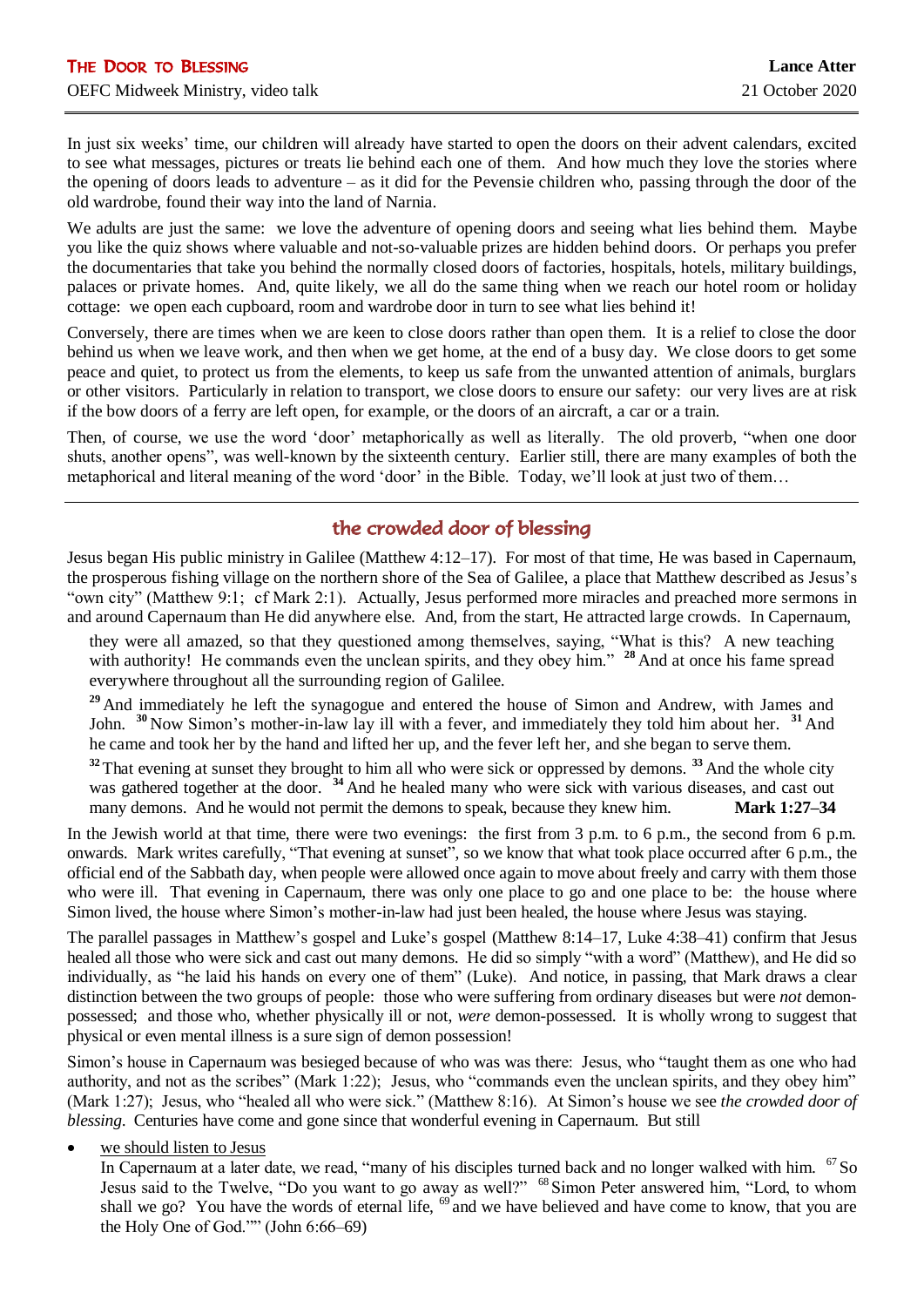That was true then, and it is true now. Jesus's teaching continues to have unique authority because, uniquely, He is the Son of God. Peter and James and John, privileged to go with Jesus up the Mount of Transfiguration, heard the voice of God say, "This is my beloved Son, with whom I am well pleased; listen to him." (Matthew 17:5) If we would honour God the Father, we must listen to God the Son; if we would know God the Father, we must listen to God the Son; if we would hear God the Father, we must listen to God the Son. And still

## • we should go to Jesus

The day after that memorable evening in Capernaum, Jesus took His disciples on a trip "thoughout all Galilee, preaching in their synagogues and casting out demons." (Mark 1:35–39) When he returned to Capernaum, there took place the famous incident of the four men who removed part of the roof so that they lower before Jesus a paralysed man (Mark 2:1–12). They had to do this very remarkable thing because, we are told, "Many were gathered together, so that there was no more room, not even at the door."

This incident is a challenging reminder that we should make absolutely every effort we can to approach Jesus. We may need the help of others; we may attract the attention of others; we may endure the scorn of others. But if we are to be healed, we need to get to Jesus. Interestingly, when Jesus saw the faith of the four men, "he said to the paralytic, "Son, your sins are forgiven."" (Mark 2:5) His words may have surprised the watching crowd, and they certainly offended the critical scribes. But Jesus had made no mistake and knew exactly what He was doing. He knew that the critical need of the paralysed man was not the healing of his body, though that was to follow, but the healing of his soul: above all, he needed forgiveness.

And *it is just the same for us*. However acute they may be, any physical or other needs we have pale into insignificance by comparison with our great spiritual need for forgiveness. And forgiveness is precisely one of the blessings we can obtain from Christ – indeed, it is a blessing that we can obtain only from Him. That was the great message of hope that Peter proclaimed on the day of Pentecost (Acts 2:38) and that later he declared before Cornelius and others – that Jesus "is the one appointed by God to be judge of the living and the dead. To him all the prophets bear witness that everyone who believes in him receives forgiveness of sins through his name." (Acts 10:42b,43) The apostle Paul reminded the Ephesians that God "has blessed us in Christ with every spiritual blessing… In him we have redemption through his blood, the forgiveness of our trespasses, according to the riches of his grace" (Ephesians 1:3–10); and Paul told the Colossians that Jesus is God's "beloved Son, in whom we have redemption, the forgiveness of sins." (Colossians 1:13,14)

The apostle John made it clear that "If we confess our sins, he is faithful to forgive us our sins and to cleanse us from all unrighteousness." (1 John 1:9) But notice here the condition: "If we confess…" Certainly we may know the forgiveness of our sins, but certainly not unless we confess them at the crowded door of blessing. To do that today, we do not have to make a long journey, we do not have to stand in a long queue, we do not have to wait for a long time. We can approach Jesus very simply by faith. And to do that, we need to know about ...

## the secret door of prayer

Most Christians know the words of the Lord's prayer by heart – not least because, in one version or another, they are recited routinely by congregations in many church services. As well as knowing the words, you may know also that the prayer appears in the middle of the Sermon on the Mount recorded in chapters 5–7 of Matthew's gospel. But do you recall the important teaching that comes before it? Listen to what Jesus said to His disciples:

"Beware of practising your righteousness before other people in order to be seen by them, for then you will have no reward from your Father who is in heaven.

<sup>2</sup> "Thus, when you give to the needy, sound no trumpet before you, as the hypocrites do in the synagogues and in the streets, that they may be praised by others. Truly, I say to you, they have received their reward. <sup>3</sup>But when you give to the needy, do not let your left hand know what your right hand is doing,  $4$  so that your giving may be in secret. And your Father who sees in secret will reward you.

<sup>5</sup> "And when you pray, you must not be like the hypocrites. For they love to stand and pray in the synagogues and at the street corners, that they may be seen by others. Truly, I say to you, they have received their reward.  $6$ But when you pray, go into your room and shut the door and pray to your Father who is in secret. And your Father who sees in secret will reward you.

<sup>7</sup> "And when you pray, do not heap up empty phrases as the Gentiles do, for they think that they will be heard for their many words. <sup>8</sup>Do not be like them, for your Father knows what you need before you ask him. <sup>9</sup>Pray then like this: "Our Father in heaven, / hallowed be your name…" **Matthew 6:1–9**

Before saying anything else, let us be absolutely clear that Jesus does not here condemn public prayer or corporate prayer. He is not forbidding us to pray aloud in our public services; He is not forbidding us to arrange prayer meetings; He is not forbidding us to pray with one another. In the Biblical record, there are too many examples of public and corporate prayer, and too many encouragements to pray in that way, for us to have any doubt on this matter.